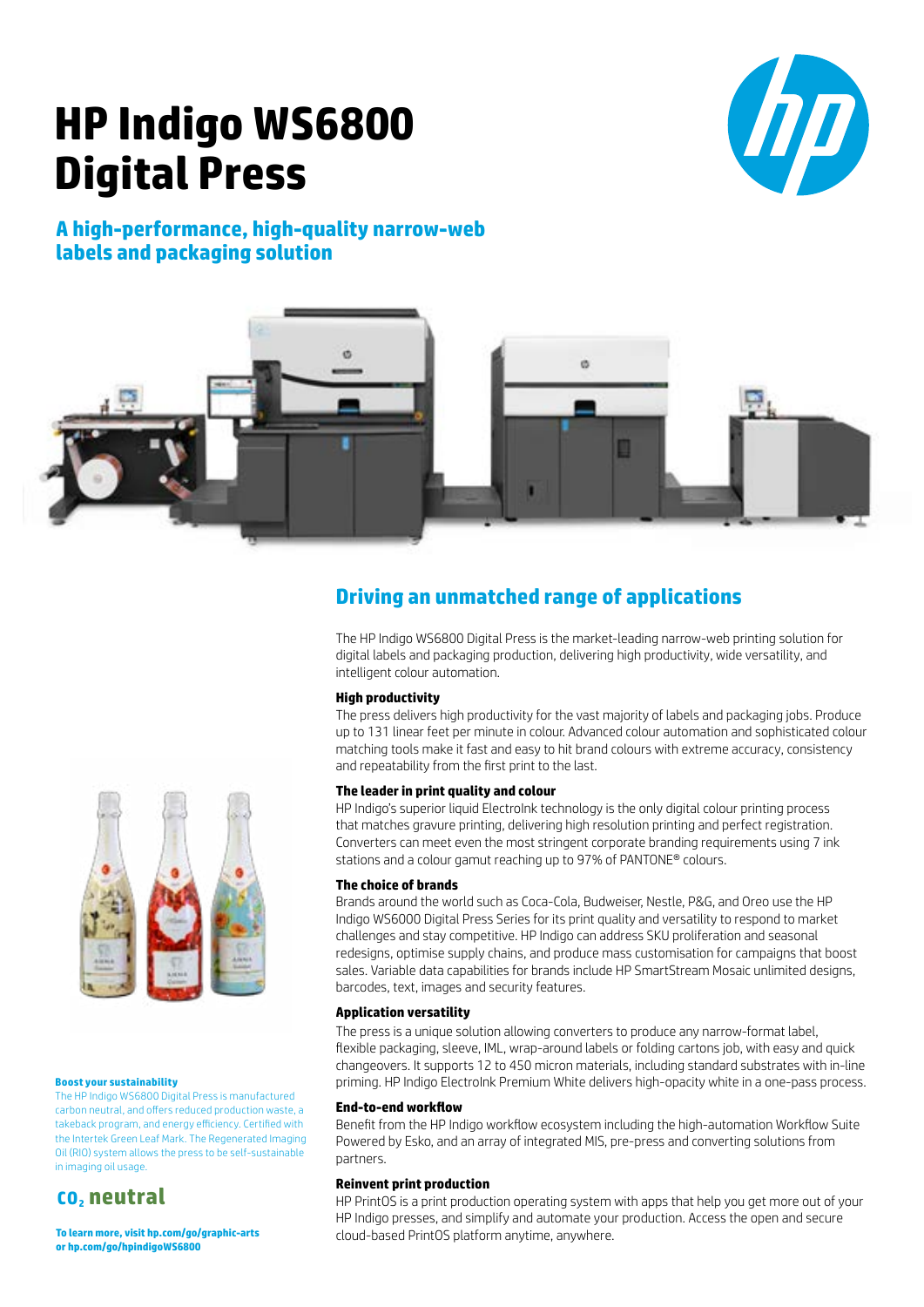## **Industry benchmark in labels and packaging production**

### **Leading digital quality**

**High resolution printing.** HP Indigo's liquid electrophotography (LEP) technology, using HP Indigo ElectroInk with minute ink particles, delivers crisp linework, attractive images and smooth vignettes with a very thin ink layer that gives uniform gloss between the ink and substrate.

**Widest digital colour gamut.** Emulate PANTONE® colours on press using CMYK or HP IndiChrome's 6- or 7-colour process. True spot colours can be ordered or mixed off-press with the HP IndiChrome Ink Mixing System for outstanding Pantone-approved solids.

**One Shot technology.** All colour separations are transferred simultaneously in a single pass on the substrate, for accurate and repeatable colour-to-colour registration, including on heatsensitive materials.

**Intelligent colour management.** The Colour Automation Package guarantees standardsmatching colour accuracy and consistency. A built-in spectrophotometer and software tools simplify colour management and eliminate the need for expensive software, hardware and manual calibration processes. Create colour profiles and match PANTONE colours in a simple, precise process.

**Automatic Alert Agent.** Automated early detection and quality control system helps find and highlight inconsistencies between the digital file and the printed images in real time.

### **Unmatched versatility**

**White inks.** HP Indigo ElectroInk Premium White is a versatile, opaque white, delivering up to silk screen white opacity in single print process with a thin white layer, fully dried and cured on impact. HP Indigo ElectroInk White for Sleeves is a high slip ink that improves efficiency in the converting of shrink sleeves, by reducing the friction coefficient (CoF).

**New inks.** HP Indigo ElectroInk Fade Resistant Yellow and HP Indigo ElectroInk Fade Resistant Magenta are an ink set for expanding the addressability of applications that require a high level of lightfastness in outdoor conditions. Open new application opportunities with HP Indigo ElectroInk Fluorescent Pink for high-value, standout designs and glow effects under UV light.

**Unlimited designs.** HP SmartStream Mosaic variable design technology enables a one-of-akind, memorable customer experience and adds value to products. It automatically generates millions of unique designs from a fixed number of seed patterns and now includes colour shuffling capabilities.





#### **Keeping you up to date.**

Many press enhancements and upgrades are available as options for HP Indigo WS6000 Series Digital Press owners.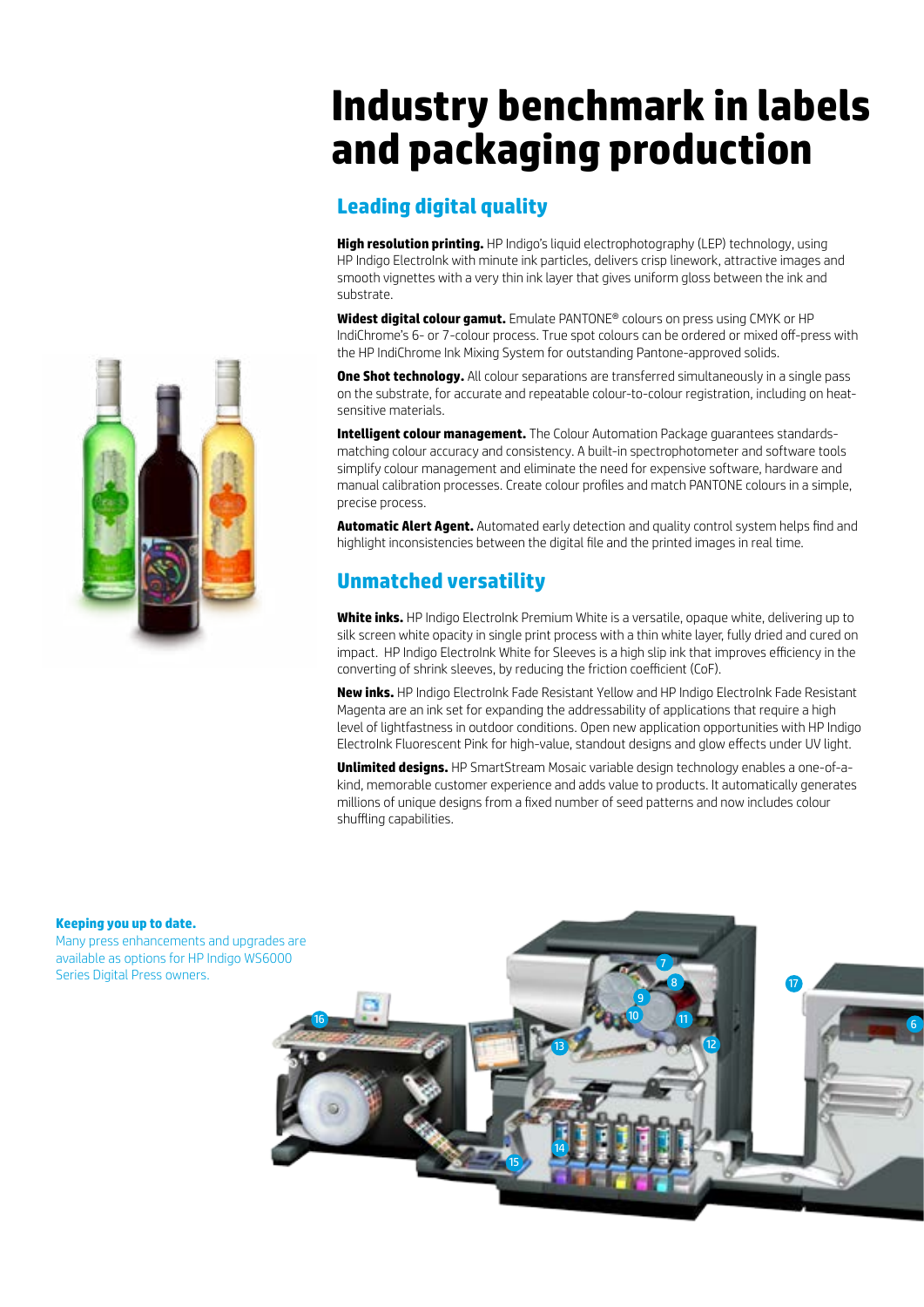

**Widest media gamut.** The press supports the widest range of media in digital production including synthetic and paper substrates from 12 to 450 microns. Print on either pre-optimised substrates or standard off-the-shelf materials using inline or offline priming solutions. Many eco-certified substrates as well as environmentally friendly primers, varnishes, and adhesives are supported.

**Inline Priming Unit.** This unique capability allows use of standard, non-treated substrates while eliminating the need for pre-planned treatment, making the support of last-minute jobs easier and quicker than ever before.

**Enhanced Productivity Mode.** Use three-colour printing in EPM to increase throughput by 33%, with 25% less energy consumed.

**Security printing.** Provide a security printing solution with superior print quality producing microtext as small as 0.7 pt, variable data printing (VDP) capabilities, and integration with a variety of creation and inspection solutions from the world's leading providers.

### **Advanced workflow solutions**

**Powerful print server.** HP SmartStream Labels and Packaging Print Server, Powered by Esko, provides the most advanced and comprehensive tools in the industry for streamlining pre-press processes. It features best-in-class, fully integrated solutions for accurate and fast digital colour management to reproduce any print job. It enables bi-directional connectivity with industry standard prepress automation and production management systems and is driven by a powerful Adobe RIP engine.

**PrintOS.** Print Beat provides visibility to press performance and real-time data-insights, for continuous improvements of print operations. With PrintOS Site Flow efficiently manage any number of jobs per day, even hundreds or thousands, from submission to shipment. Automate, simplify and streamline files submission with PrintOS Box. Use PrintOS Composer for heavy VDP processing including sophisticated Mosaic campaigns.

**Converting solutions.** A full range of inline and offline label converting solutions is provided by AB Graphics International including a fast die cutting station. A high-quality in-mold label (IML) solution is available from Schober for cutting and stacking any label of any size with a special patented semi rotary movement and robotic arm.

For more information refer to the Labels and Packaging Workflow Solutions brochure.



#### **Service Advantage**

Our certified service teams are committed to meeting your end-to-end needs for accelerated ramp-up and maximum uptime. Remote engineers around the world provide support in multiple languages. Use the on-press capabilities of Print Care to resolve issues quickly and independently. The Smart Uptime Kit helps you to quickly locate the right part and manage your inventory.

### **Learn more at [hp.com/go/indigoservice](http://www8.hp.com/us/en/commercial-printers/indigo-presses/services.html)**



- **1. Unwinder**
- **2. Web guide**
- **3. Inline Priming Unit**
- **4. Priming station**
- **5. Corona**
- **6. Dryer**
- **7. High-speed laser writing head**
- **8. Charge roller**
- **9. Photo Imaging Plate (PIP)**
- **10. Binary Ink Developers (BIDs)**
- **11. Blanket**
- **12. Impression cylinder**
- **13. Inline spectrophotometer**
- **14. Ink cabinet**
- **15. Inline scanner**
- **16. Rewinder**
- **17. Imaging oil recycling system**